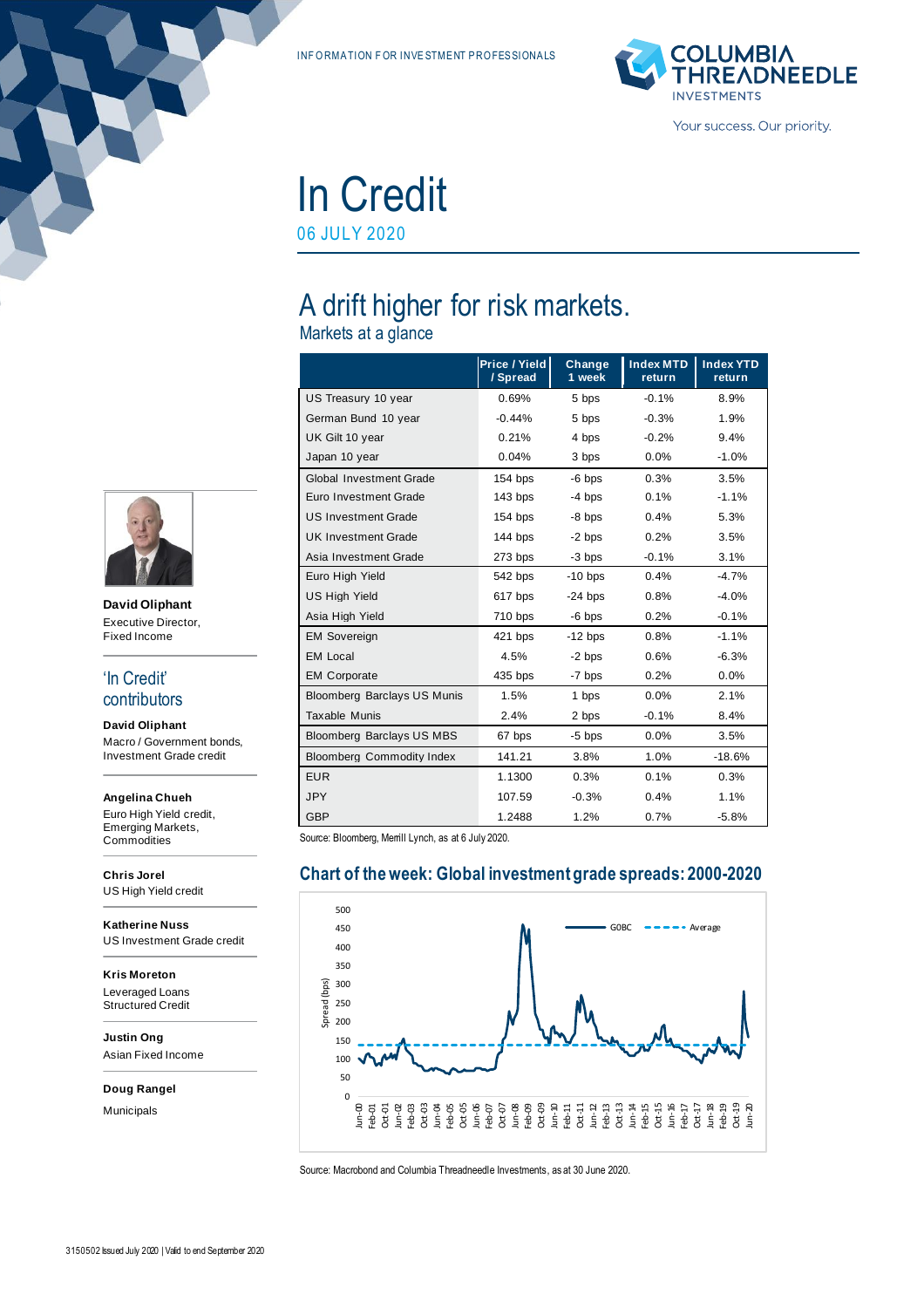## Macro / government bonds

Core government bond yields were little changed in the holiday-shortened week.

There remains a sequential improvement in economic data yet a disturbing increase in Covid-19 cases in the US. Most notably the monthly US employmentreport detailed a sharp increase in jobs – approximately 5 million – and a decline in the unemployment rate to 11.1% (it was nearly 15% a couple of months ago).

#### Investment grade credit

Credit spreads were tighter over the week led by the US dollar market.

Against a long-term time horizon of 20 years, spreads now are around 0.2 standard deviations cheap – see **chart of the week**. At one stage this number was three times. A noticeable feature of today's market is that cash bonds are trading very cheap to default swaps. It was a quiet week shortened by a US holiday that featured fewer new issues than has been the case. Indeed, supply in the US market year to end June was around \$1.2 trillion, around twice the amount issued last year. European issuance has been similarly robust.

#### High yield credit

The holiday-shortened week resulted in frontloaded issuance and light volumes for US high yield. The asset class navigated a volatile week in equities by charting its own more moderate course. The ICE BofA US HY CP Constrained index returned around 0.5% over the week and spreads were 24bps tighter. Trading volume was light and multi-point price moves rare as traders and investors weighed a raft of encouraging employment and manufacturing data against continued growth in Covid-19 case numbers and renewed China tensions. The primary market issued \$3.85 billion through Thursday via nine tranches for the leanest weekly new-print output since late April. The asset class saw an abrupt \$5.6 billion outflow over the week, according to Lipper.

The European High Yield (EHY) market rally resumed, as spreads tightened again last week, finishing at 542bps on a beta rally as CCCs outperformed. Inflows continued with €200 million invested into the asset class.

The primary market continued to be quite active last week as issuers Fiat, Thyssen Krupp Elevator, INWIT (Italian telecom), B&M Retail (UK retail), Leonardo (Aerospace/Defence), and Renk (German auto parts) all came to the market, with €6.2 billion supply in euro and sterling bonds. Issues were comfortably oversubscribed.

Deutsche Bank is the latest house to lower its 2020 default rate outlook for EHY, now calling for 4% for 2020, down from 7%, matching JP Morgan's current outlook.

With the latest supply of Fallen Angels to enter the EHY universe, the market cap for the asset class reached an all-time high at €370 billion.

## Leveraged loans

Loan issuers allocated a number of deals over the past seven days, cleaning up the calendar heading into the Fourth of July holiday weekend, as the loan secondary had a rough stretch of trading sessions since the middle of last week. The secondary loan market (referencing the S&P/LSTA Leveraged Loan Index) returned a negative 0.87% over the week. The average bid of the S&P/LSTA Leveraged Loan Index—at 89.94 as of 2 July – dropped back below 90 for the first time since 3 June. As with US high yield, the leveraged loan asset class saw a notable spike in outflows with \$428 million of withdrawals over the week, according to Lipper.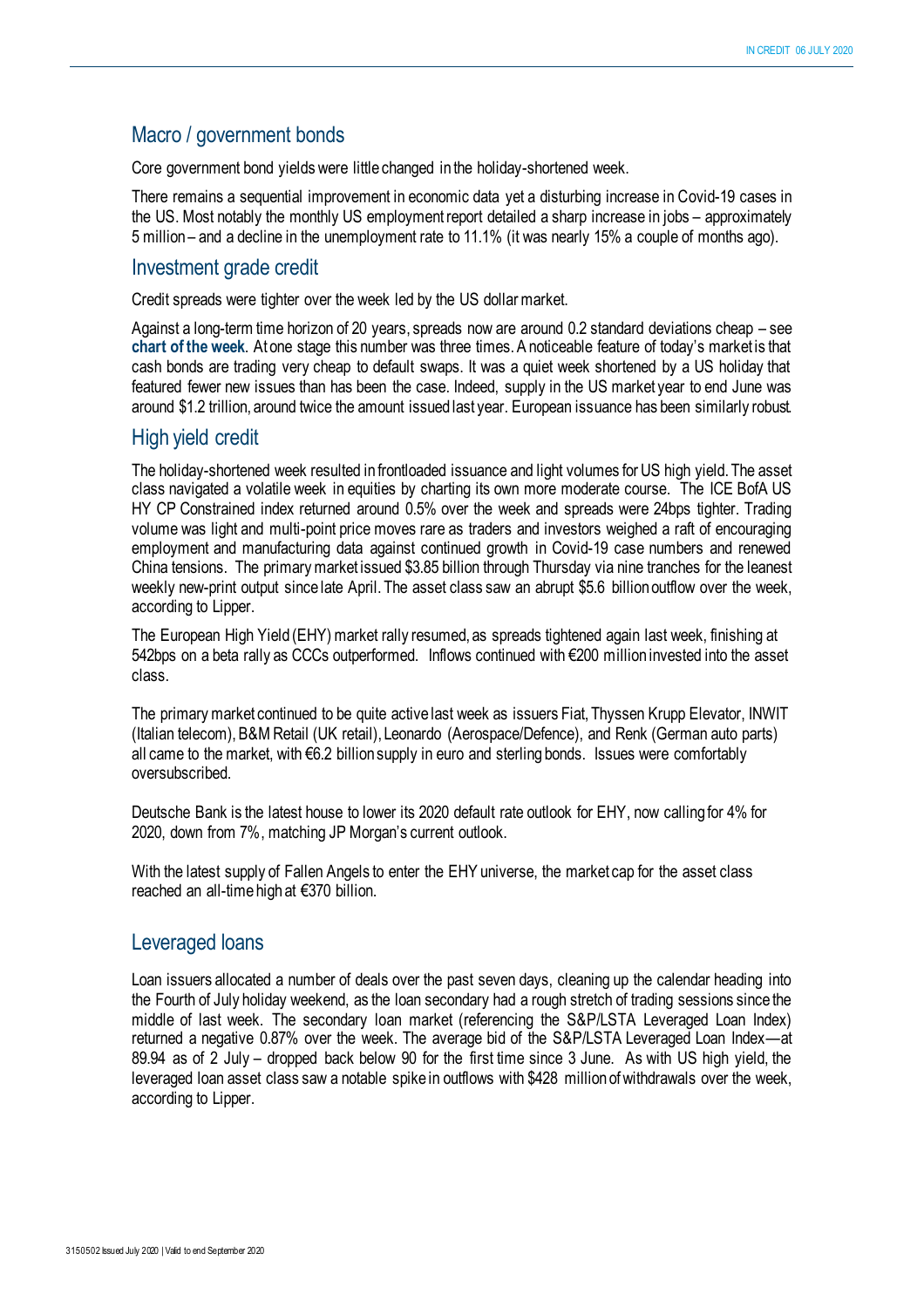## Emerging markets

Emerging markets also returned to rallying mode as EM hard currency and corporate spreads tightened and local EM also showing a positive return, this time mainly driven by interest rates. However, the asset class experience outflows of \$1.4 billion, the largest in two months. This was largely from local currency portfolios as hard currency portfolios saw only \$441 million exit.

Fitch, the credit rating agency, stated that due to the pandemic, the market should expect more downgrades of sovereign ratings. The rating agency has already lowered the credit rating of 33 countries in the first half of 2020.

In central bank news, Columbia cut rates by 25bps and indicated that further rate cuts are possible. In an unusual turn of events, a new Ukrainian sovereign \$1.3 billion bond issue was pulled on news that the central bank governor of Ukraine suddenly quit.

#### Asian fixed income

Adani Ports and Special Economic Zone (APSEZ) may reportedly raise \$1 billion in offshore bonds of up to 30-year maturity. The proceeds will be largely used to fund the \$2 billion acquisition of a controlling stake in Krishnapatnam Port Co, a deal that was announced in January 2020.

S&P cuts Modernland's credit rating by a notch to CCC- and lowered its outlook to 'watch negative'. Modernland is facing a higher risk associated with the potential restructuring of its IDR150 billion bond (\$10.3 million) due 7 July.

In the US, the Federal Communications Commission (FCC) has designated Huawei Technologies and ZTE Corp as national security threats. This formalises the proposal raised by FCC in November 2019 that requires US telecom service providers to remove networking equipment from suppliers, which are designated as threats to national security.

#### **Commodities**

A strong week as commodities rose 3.4% on the back of strong performance in energy, metals and agriculture. Oil prices rose 4% with WTI now trading above \$42/barrel. The EIA (Energy Information Administration) reported crude oil inventories fell 7.2 million barrels the previous week. Still, inventories are above the 5-year average, although refinery figures suggest fuel demand is rising, albeit slowly.

In metals, base metals were up 1.75% with copper as one of the outstanding performers last week. The copper price, now back to the highs of January 2020, is reflecting a tightening situation as copper production in Peru and Chile are being taken off the market to make mines and smelting operations safer in a Covid-19 world. In precious metals, gold is fast closing in on the \$1,800 price point on the upside.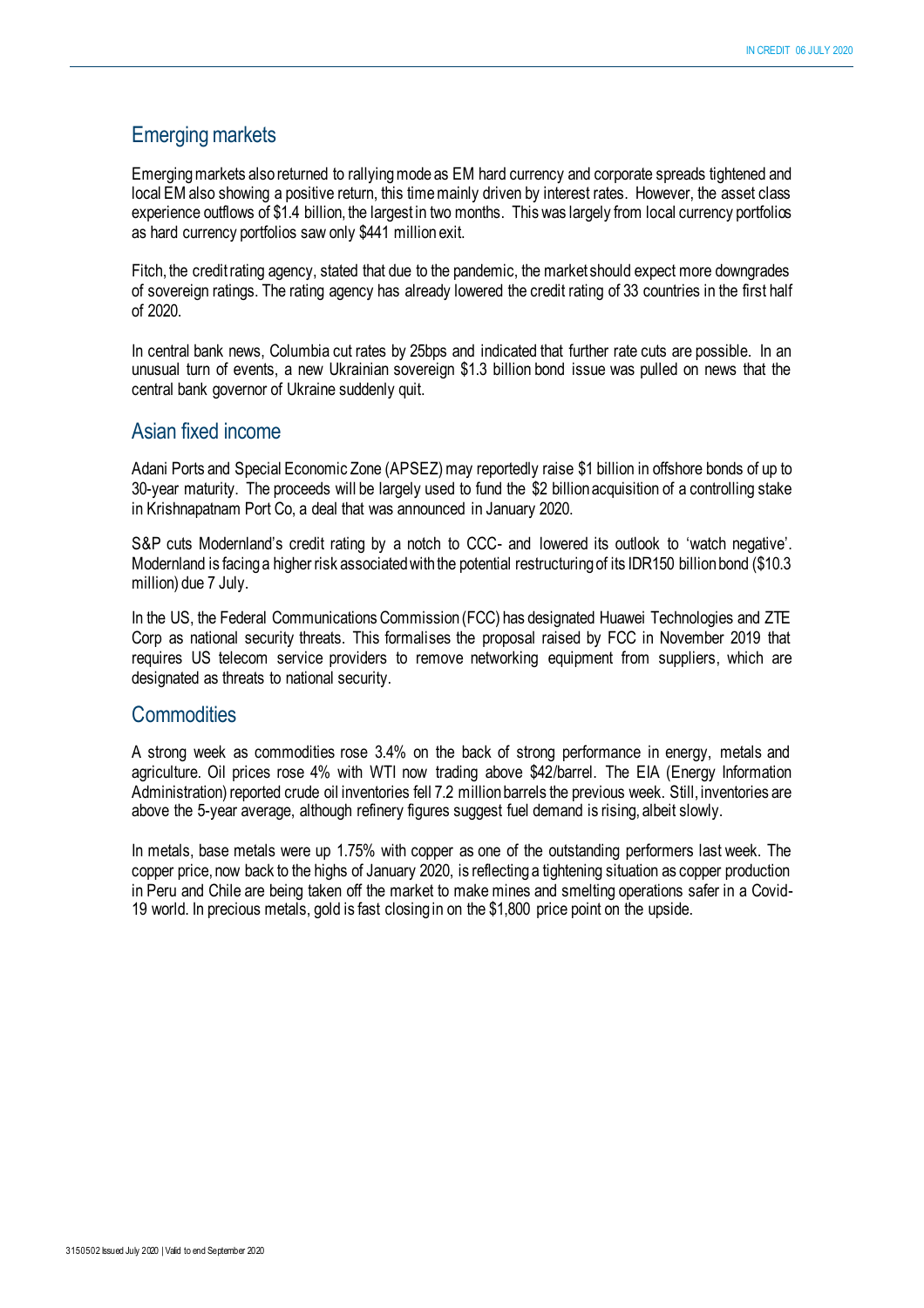## Summary of fixed income asset allocation views

#### **Fixed Income Asset Allocation Views**  $R^{\text{th}}$  Tuly 2020



| <b>D.</b> July ZUZU<br><b>INVESTMENTS</b>                           |                                                                                                                                                                                                                                                                                                                                                                                                                         |                                                                                                                                                                                                                                                                                                                                                                                                                                                                                                                                                                                                                                          |                                                                                                                                                                                                                                                                                |  |
|---------------------------------------------------------------------|-------------------------------------------------------------------------------------------------------------------------------------------------------------------------------------------------------------------------------------------------------------------------------------------------------------------------------------------------------------------------------------------------------------------------|------------------------------------------------------------------------------------------------------------------------------------------------------------------------------------------------------------------------------------------------------------------------------------------------------------------------------------------------------------------------------------------------------------------------------------------------------------------------------------------------------------------------------------------------------------------------------------------------------------------------------------------|--------------------------------------------------------------------------------------------------------------------------------------------------------------------------------------------------------------------------------------------------------------------------------|--|
| <b>Strategy and positioning</b><br>(relative to risk free rate)     |                                                                                                                                                                                                                                                                                                                                                                                                                         | Views                                                                                                                                                                                                                                                                                                                                                                                                                                                                                                                                                                                                                                    | <b>Risks to our views</b>                                                                                                                                                                                                                                                      |  |
| <b>Overall Fixed</b><br><b>Income</b><br><b>Spread Risk</b>         |                                                                                                                                                                                                                                                                                                                                                                                                                         | Valuations remain attractive at these wide levels, however the rally<br>since Marchhas taken moderated the opportunity. Worsening<br>fundamentals argue for fair value being wider than before.<br>Central bank support remains a key technical for now,<br>one that will be become more relevant if there are<br>relapses (of market volatility and/or COVID 19 infections).<br>Fundamentals remain challenging for large swaths of<br>issuers, despite some signs that they may be better<br>than recent expectations. Sorting out issuers with the<br>combination of fragile balance sheets and lasting<br>industry headwinds is key. | Major economies cannot' flatten the curve' of<br>COVID-19 and 'recession' becomes 'depression'.'<br>Reopening begets a widespread<br>reclasing.<br><b>E</b> Central banks pull back support too early and<br>positive technicals vanish.                                       |  |
| <b>Duration</b><br>$(10 - \gamma$ ear)<br>$(P' = Periphery)$        | $*$ \$<br>Short $1\frac{1}{2}$ $-1\frac{1}{2}$ $-1\frac{1}{2}$ Long                                                                                                                                                                                                                                                                                                                                                     | <b>Disinflationary</b> global recession now a base case<br>Don't fight the Fed: (most) central banks seeking flatter, lower<br>curves<br>Monetary trumps fiscal policy: QE buying to outweigh increased<br>issuance<br>Duration remains best hedge for further risk asset correction                                                                                                                                                                                                                                                                                                                                                     | <b>B</b> Unexpected medical advance allowing full, rapid<br>economic re-opening<br><b>B</b> Extraordinary fiscal/monetary accommodation<br>inspires consumption-driven cyclical upswing and<br>higher inflation<br>Fiscal largesse steepens curves on issuance<br>expectations |  |
| <b>Currency</b><br>$(E' = European$<br>Economic Area)               | EM E<br>Short $\frac{1}{2}$ -1 $\frac{1}{0}$ +1 +2 Long<br>SAS                                                                                                                                                                                                                                                                                                                                                          | The Dollar is richly valued on the basis of growth outperformance<br>and high carry. Twin deficits indicate a weaker dollar longer term<br>The convergence of policy rates is a material negative for the dollar,<br>where carry advantage had kept it supported. Expect USD<br>weakness vs safe havens.                                                                                                                                                                                                                                                                                                                                 | Federal Reserve moves away from ultra<br>accommodative stance<br>Investors reappraise US crisis/fiscal response as<br>more likely to speed a return to normality then<br>other regions                                                                                         |  |
| <b>Emerging</b><br>Markets Local<br>(rates (R) and<br>currency (C)) | Under- $\frac{R}{w \text{ eight } -2 \cdot 1 \cdot 1 \cdot 1}$ Over-                                                                                                                                                                                                                                                                                                                                                    | Many EMs lack the policy space to offset demand destruction<br><b>E</b> Currencies the likely pressure valve as central banks finance fiscal<br>deficits<br><b>B</b> EM real interest rates relatively attractive                                                                                                                                                                                                                                                                                                                                                                                                                        | Further sharp escalation in global risk aversion<br><b>B</b> EM funding crises drive curves higher and steeper                                                                                                                                                                 |  |
| <b>Emerging</b><br><b>Markets</b><br>Sovereign                      | Credit (USD Under-<br>denominated) weight -2 -1 0 +1 +2 weight                                                                                                                                                                                                                                                                                                                                                          | Balance sheets will be stretched by the fundamental COVID-19<br>shock, and exaggerated by DM financial turmoil, cheap oil, and a<br>stronger USD.<br>Valuations have become more attractive even in the more stable<br>oredits.<br>As is is close to returning to business as usual following COVID-19<br>curfews. The virus may return as this happens, but if the ramp up to<br>normal continues, akey source of demand for many EM economies<br>will be back.                                                                                                                                                                         | COVID-19 begins to spread rapidly in countries<br>with poor health infrastructure, causing higher<br>death rates.<br>The US dollar remaining at all-time highs will<br>regardless be a headwind<br>Reversal of recent electoral trend towards market-<br>friendly candidates.  |  |
| <b>Investment</b><br><b>Grade Credit</b>                            | Under- $\frac{1}{12}$ -1 0 +1 +2 w eight                                                                                                                                                                                                                                                                                                                                                                                | Gsits at the confluence of 3 key positives 1) balance sheets the<br>best equipped to handle economic pain, 2) Fed acting as a non-<br>economic buyer and backstop, and 3) valuations that are attractive<br>relative to history.<br>Credit quality has nonetheless deteriorated, meaning credit spreads<br>are less attractive versus historical comps.                                                                                                                                                                                                                                                                                  | The Fed's purchases goal to maintain 'liquidity'<br>are overwhelmed by economic deterioration.<br>Foreign buyer flow stops for geopolitical, financial,<br>or regulatory reasons.<br>Downgrade pressures remain front and centre.                                              |  |
| <b>High Yield</b><br><b>Credit</b>                                  | Under- $\begin{array}{ c c c c }\n\hline\n\text{w eight} & -2 & -1 & 0 & +1 & +2 \\ \hline\n\end{array}$ weight                                                                                                                                                                                                                                                                                                         | Though not as positive as IG, HY technicals have improved. Markets   B Prolonged COVID-19 related slump in activity<br>are functioning again.<br>Fundamentals remain challenged for these lower-quality balance<br>sheets, especially in the energy sector. There has been<br>improvement in<br>No Valuations: the breakneck speed of the rally means<br>spreads are much closer to fair, but still mildly<br>attractive.                                                                                                                                                                                                                | would hurt these companies most<br><b>Report Final Componate CLE lures investors to higher</b><br>quality assets, instead of encouraging reallocation<br>into lower quality credit.                                                                                            |  |
| <b>Agency MBS</b>                                                   |                                                                                                                                                                                                                                                                                                                                                                                                                         | The Fed's QE including Agency MBS has been a significant tailwind<br>for a sector with worsefundamentals, although fundamentals are<br>Under-<br>Weight -2 -1 0 +1 +2 weight = But valuations are much more neutral now, and the Feds purchases<br>have been meaningfully tapered.<br>However, forbearances have been better than expected, and are<br>still relatively low (outside of GNMA, which has been hit hardest).                                                                                                                                                                                                               | Interest rates continue falling aggressively and<br>volatility rises again.<br>Bonds will underperform other spread product in a<br>sharp risk-on move.<br><b>B</b> Fed continues to taper purchases                                                                           |  |
| Non-Agency<br><b>MBS &amp; CMBS</b>                                 | Under- $\frac{1}{12}$ -1 0 +1 +2 w eight                                                                                                                                                                                                                                                                                                                                                                                | Non-Agency MBS: fundamentals have held up better than expected<br>into this crisis, and the housing market has quickly rebounded. New<br>issues have begun, but at much wider spreads.<br>CMBS: Non-payment by retail tenants, lock downs on travel, and<br>work-from-home have had serious fundamental worries to certain<br>elegio bne, englisei<br><b>The sector has been uniformly punished and there exist many</b><br>opportunities to pick out attractive property profiles & structures.                                                                                                                                         | Consumer behaviour and employment are<br>fundamentally changed by even a brief,<br>successful 'social distancing effort.<br>Housing prices begin to fall in contrast to current<br>trend.                                                                                      |  |
| <b>Commodities</b>                                                  | Under-<br>weight -2 -1 0 +1 +2 weight $\begin{array}{ c c c c c }\n\hline\n\text{w} & \text{two -} & \text{two -} \\ \hline\n\text{w} & \text{eight} & \text{two -} & \text{two -} \\ \hline\n\text{w} & \text{0 +} & \text{two -} & \text{two -} \\ \hline\n\text{w} & \text{0 +} & \text{two -} & \text{two -} \\ \hline\n\text{w} & \text{0 +} & \text{0 +} & \text{two -} \\ \hline\n\text{w} & \text{0 +} & \text$ | o/w Base Metals<br>u/w Crude<br>a o'w Soybeans vs Corn                                                                                                                                                                                                                                                                                                                                                                                                                                                                                                                                                                                   | Oil production disruption                                                                                                                                                                                                                                                      |  |